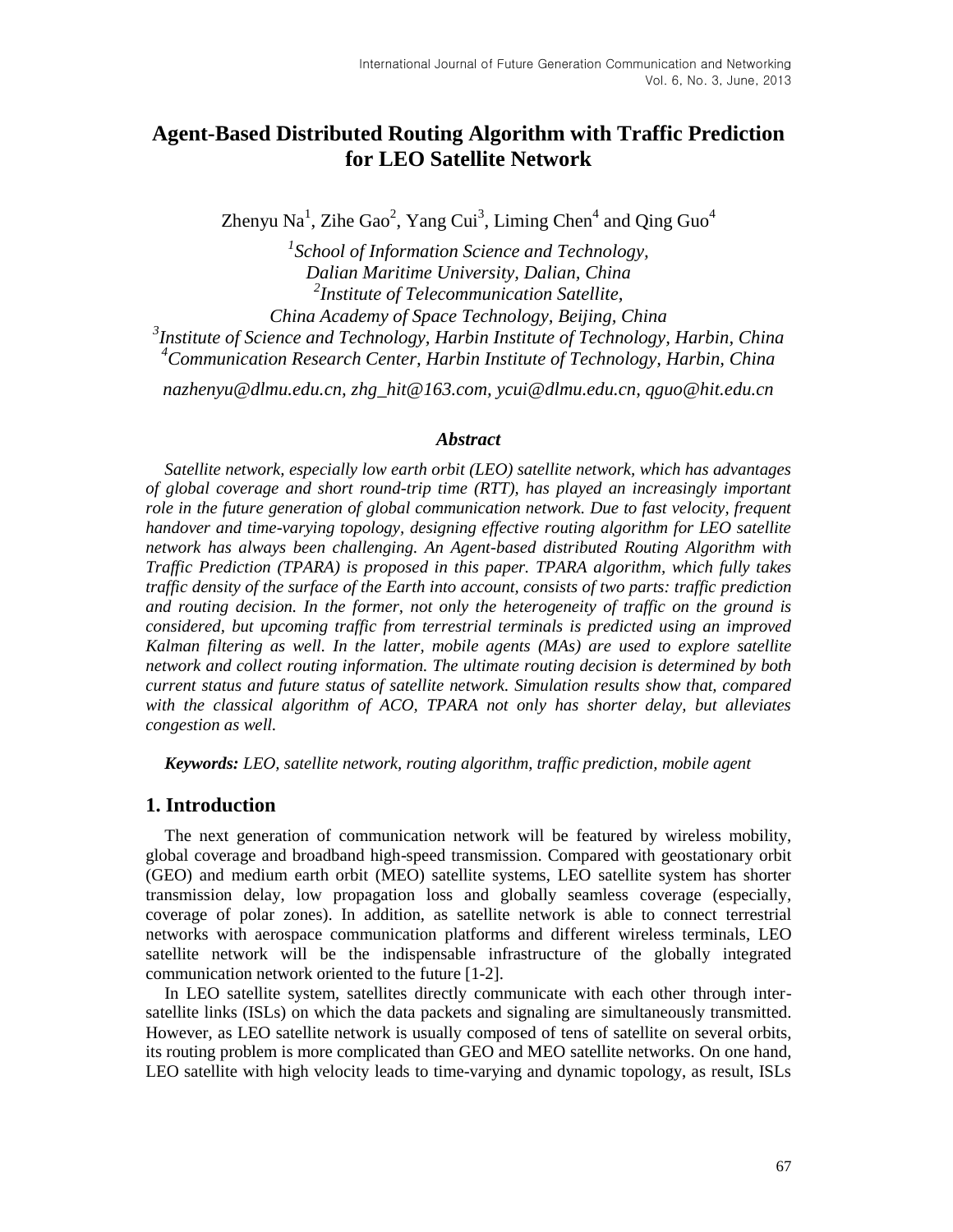will frequently break or recover. On the other hand, since broadband multimedia services will dominate the future LEO satellite network, drastically increasing traffic will overload or congest satellite nodes. Due to these factors, designing effectively adaptive routing algorithm for LEO satellite network is highly imperative [3-4].

Considering above characteristics of LEO satellite network, this paper proposes an agentbased distributed routing algorithm with traffic prediction (TPARA). In TPARA, based on the space-time distribution of traffic on the surface of the Earth, an improved Kalman filtering is presented to predict imminent traffic in satellite nodes, while mobile agents take charge of collecting network information. The routing decision is not only dependent on the current status, but the future status of the network. When traffic is sharply changes, it can be predicted by TPARA, and then a traffic notification can be received by satellite node. Consequently, the adjacent satellite nodes increase or decrease traffic to be sent to the node so that congestion (overload) and underload of node can be alleviated.

## **2. Related Work**

In recent years, some routing algorithms for LEO satellite network have been proposed.

In early stage, inspired by ATM (Asynchronous Transfer Mode) technique, many researches were generally concentrated on connection-oriented routing algorithms [5- 7]. Concretely, according to the topological [periodicity](app:ds:periodicity) of LEO satellite network, its continuous and time-varying topology can be decomposed into a series of static topological slices so that dynamic routing can be transformed into periodically static routing. These algorithms use offline computations, and satellites only serve as transponder, while the optimal paths from source node to destination node are only computed on the ground station. Satellite node only forwards packets according to routing tables. However, these algorithms are less robust more often than not due to frequent handover in LEO satellite network. In addition, centralized-processing in ground station for routing computation can not adapt to the overwhelming increase of multimedia and interactive traffic. Therefore, distributed and adaptive routing algorithms become highly indispensable and inevitable.

With the development of IP (Internet Protocol) technique oriented to non-connection, the routing algorithms based on satellite IP are widely developed. The key point of this type of routing algorithms lies in the routing on ISLs. Many algorithms were proposed such as [8-10]. They adopt logical address [8-9] or cell address [10], and then their routing strategy is converted into finding the shortest path, but the shortest path may not be the optimal path because the satellite node on the shortest path may be overloaded or congested. Therefore, balanced-load based routing algorithms draw researchers' more attention.

[11] and [12] proposed routing algorithms based on load balance. The former mitigates congestion through bypassing the congested node, while in the latter satellite node continuously monitors its own status and notify its adjacent nodes to adjust traffic load. Both the algorithms only consider traffic optimization on transmission path and do not take the unevenness of traffic on the surface of the Earth into account at all. According to most of previous researches, balancing-load routing algorithms mainly focus on adjust of traffic in satellite node to avoid congestion. However, the root cause behind congestion is never been considered in literature. From the perspective of system, congestion in LEO satellite network is highly related to the distribution of traffic on the ground such that balancing-load routing algorithms is extremely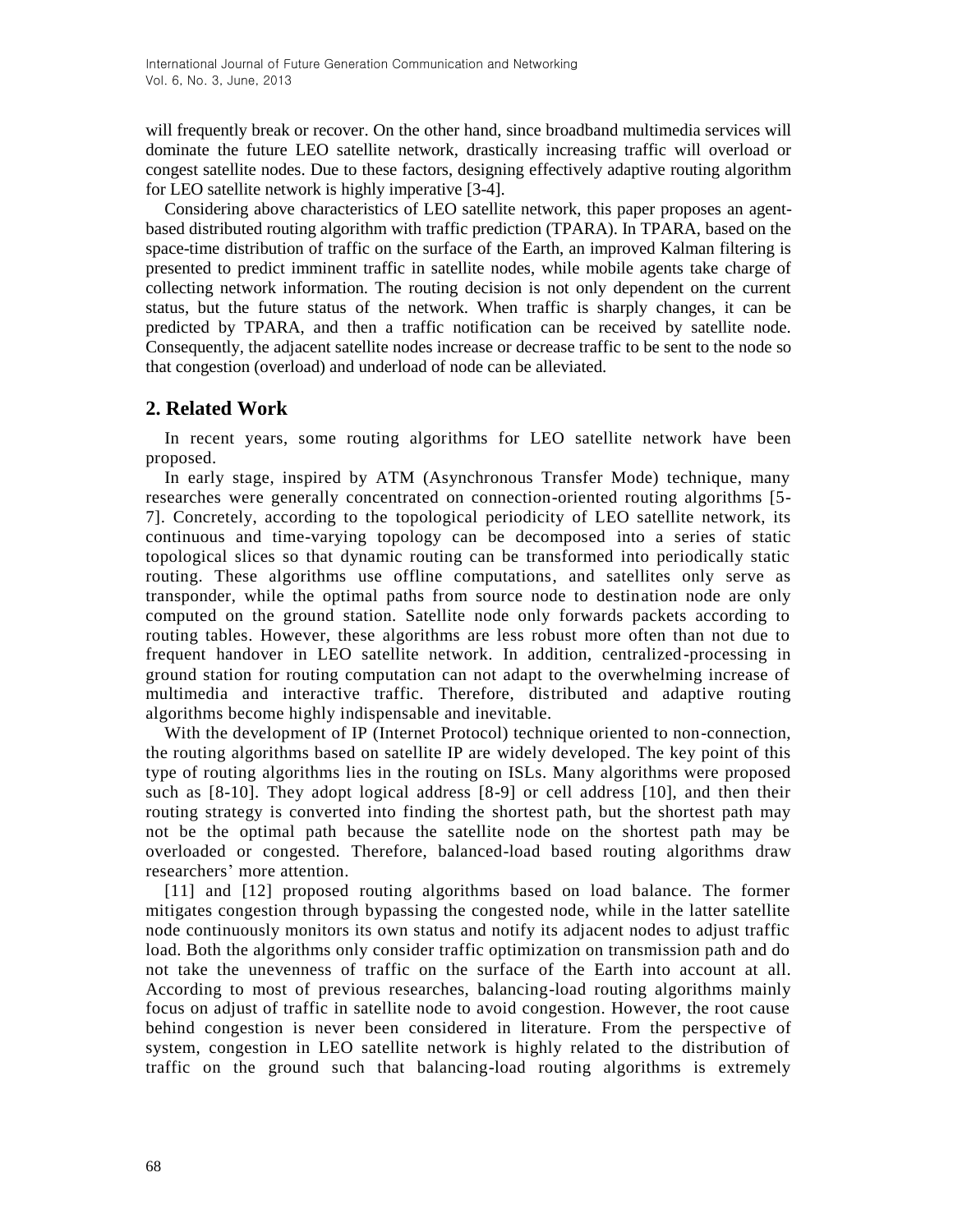meaningful for the satellite node of which below sub-satellite point the traffic load changes sharply.

To cope with dynamic environment, artificial intelligent (AI) has been proposed which imitates behaviors of some animals by means of computation. In addition, with the explosive increase of multimedia traffic, QoS (Quality of Service) is another essential component for routing algorithms named QoS routing, which have multiple QoS constrains. Combined with multiple QoS constrains, many routing algorithms based on AI have been proposed, such as artificial neural networks [13-14], genetic algorithms [15-16], ant colony optimization (ACO) [17-18] and particle swarm optimization [19-20]. Compared with previous work, routing algorithms based on AI have the advantages of adaptation self-organization and self-learning. However, few current algorithms integrate AI with traffic prediction and balance. As described before, traffic balance is only focused on satellite node and ISLs by adopting passive traffic adjust without considerations of ground traffic distribution and traffic prediction. Especially, traffic prediction, as a sort of proactive scheme, can estimate the upcoming traffic and take adequate measure in advance to avoid congestion.

In view of above analyses, a novel distributed routing algorithm based on AI with traffic prediction and balance is proposed. Multi-agent is introduced into the algorithm to realize distributed and adaptive functions. Two improvements are highlighted in the algorithm: one is an improved adaptive filtering is adopted to predict traffic; another is the density of traffic on the ground being considered. Mobile agents explore and collect routing information, while the ultimate routing decision is determined by both current status and future status of satellite network.

## **3. Overview of Agent-Based Distributed Routing Algorithm with Traffic Prediction (TPARA)**

### **3.1. Topology Model of LEO Satellite Network**

As used in our previous papers [21-22], the Iridium constellation is utilized in this paper. The Iridium system is composed of six separate orbit planes and each plane has eleven satellites. Thus, each satellite has four neighbor satellites: two in the same orbit plane while the other two in two neighbor orbits. The links between two satellites in the same orbits are called intra-plane ISLs, while the links between satellites in different planes are called inter-plane ISLs. In other words, each satellite has four ISLs. When a satellite flies above the Polar Regions, due to the relative speed between satellites and the Doppler frequency shift, inter-plane ISLs will be broken or recovered.

#### **3.2. Traffic Prediction in TPARA**

Routing in satellite network is an optimization problem in essence that can be divided into two associated parts: path exploration and path maintenance. Each routing algorithm need to collect the information of network status for routing decision. However, collecting such information always lags behind the change of network status that routing decision strategy has to use hysteretic information. Therefore, if routing information can be forecast, the performance of the routing algorithm will be enhanced.

According to historical data, prediction is a proactive process using proper methods and techniques to estimate the future status. By now, statistical regression analysis, time series forecasting, neural networks and wavelet prediction have been commonlyused prediction algorithms. As satellite network covers entire surface of the Earth, the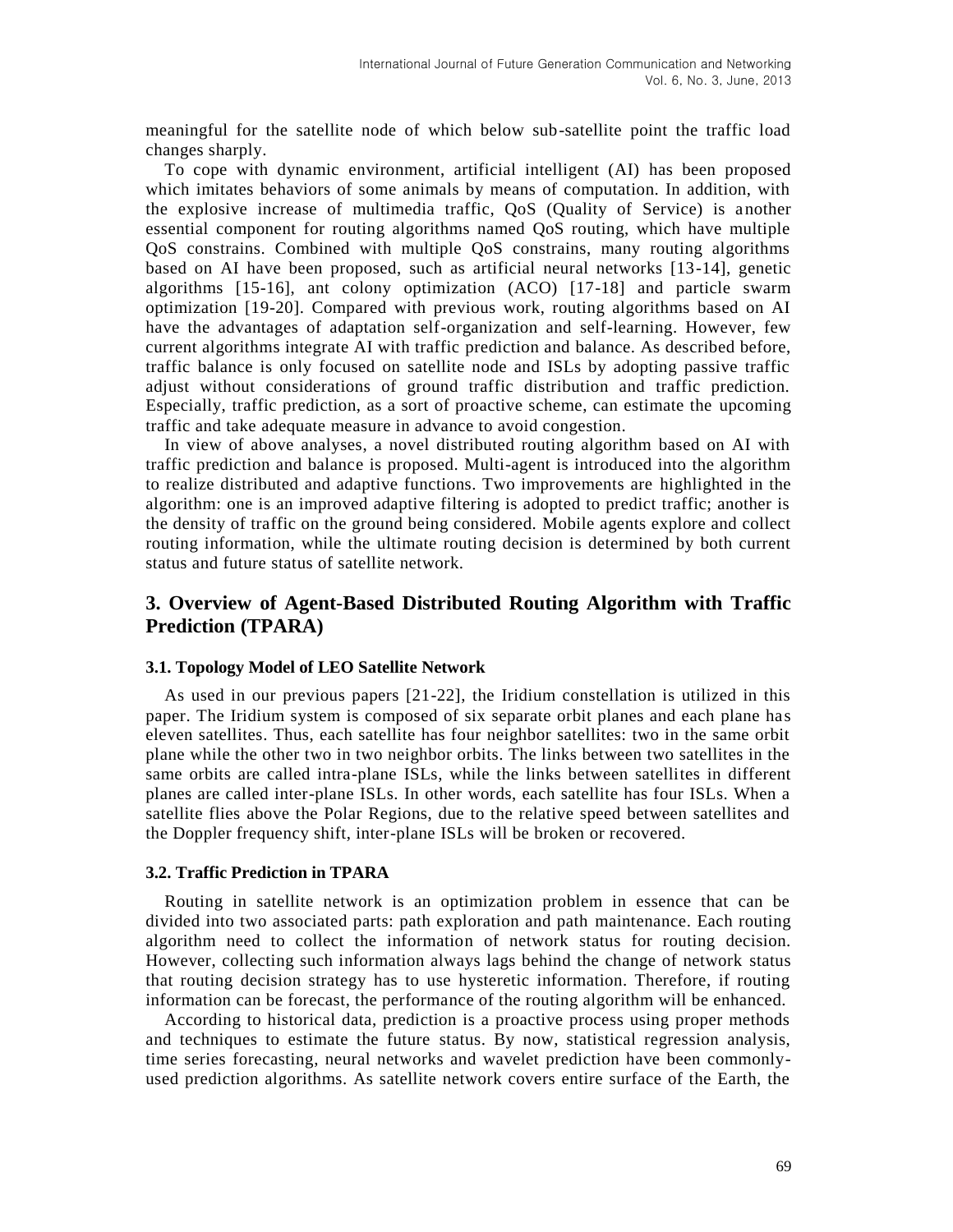local time of sub-satellite point, population distribution and the level of economic development are more often than not so different that result in the unevenness of traffic on the surface of the Earth. In addition, the diversity of topography also influences traffic distribution in satellite network. For example, when satellite continuously flies over continents and oceans, traffic below sub-satellite point is often drastically timevarying. These factors and the nonlinear combination of these factors make traffic prediction for satellite network so complicated that a well-performed prediction algorithm is imperative. As our previous work, an improved Kalman filtering algorithm is proposed [23] and it has satisfactory prediction results for stochastic and timevarying environments. Therefore, the filtering algorithm is adopted in this paper for traffic prediction in satellite network.

### **3.3. Application of Multi-Agent System**

Traditionally, previous routing algorithms are prone to a certain specific background, resulting in that they are difficult to be extended or applied to other conditions. Recent years, distributed AI has been widely adopted in routing algorithms because it is well adaptive to large-scale, open and dynamic environment. Thereinto, multi-agent is an important branch of distributed AI. In multi-agent system, different agents are responsible for different subtasks and work cooperatively to finish a complete task. The final goal of multi-agent system is that using different agents optimize resource utilization. In this paper, mobile agent is applied to routing algorithm which is divided into several subtasks being finished by different agents.

## **4. Traffic Prediction and Traffic Distribution**

#### **4.1. Traffic Prediction**

Kalman filtering (KF) can be expressed by a state equation and an observation equation, *i.e.*,

$$
\mathbf{X}(n+1) = \mathbf{F}(n+1,n)\mathbf{X}(n) + \mathbf{w}(n)
$$
 (1)

$$
\mathbf{y}(n) = \mathbf{C}(n)\mathbf{X}(n) + \mathbf{v}(n)
$$
 (2)

where,  $X(n)$  is the  $M \times 1$  state vector;  $F(n+1,n)$  is the  $M \times M$  state transition matrix; **w**(*n*) is the *M* ×1 state noise vector. **y**(*n*) is the *N* ×1 observation vector; **C**(*n*) is the  $N \times M$  observation matrix;  $\mathbf{v}(n)$  is the observation noise.

It is supposed that prediction is based on measurement being taken every interval  $\tau$ . Let  $x(n)$  denote the traffic at time *n*, then  $x'(n)$  denotes the first-order differential of  $x(n)$ . If  $\tau$ is small enough, the following formula can be obtained

$$
x(n) = x(n-1) + Tx'(n-1)
$$
 (3)

Similarly, the change rate of the traffic rate  $x''(n)$  can be expressed as

$$
x'(n) = x'(n-1) + Tx''(n-1)
$$
\n(4)

As many stochastic factors influence the change the traffic velocity, noise is modeled as

$$
x''(n-1) = w(n) \tag{5}
$$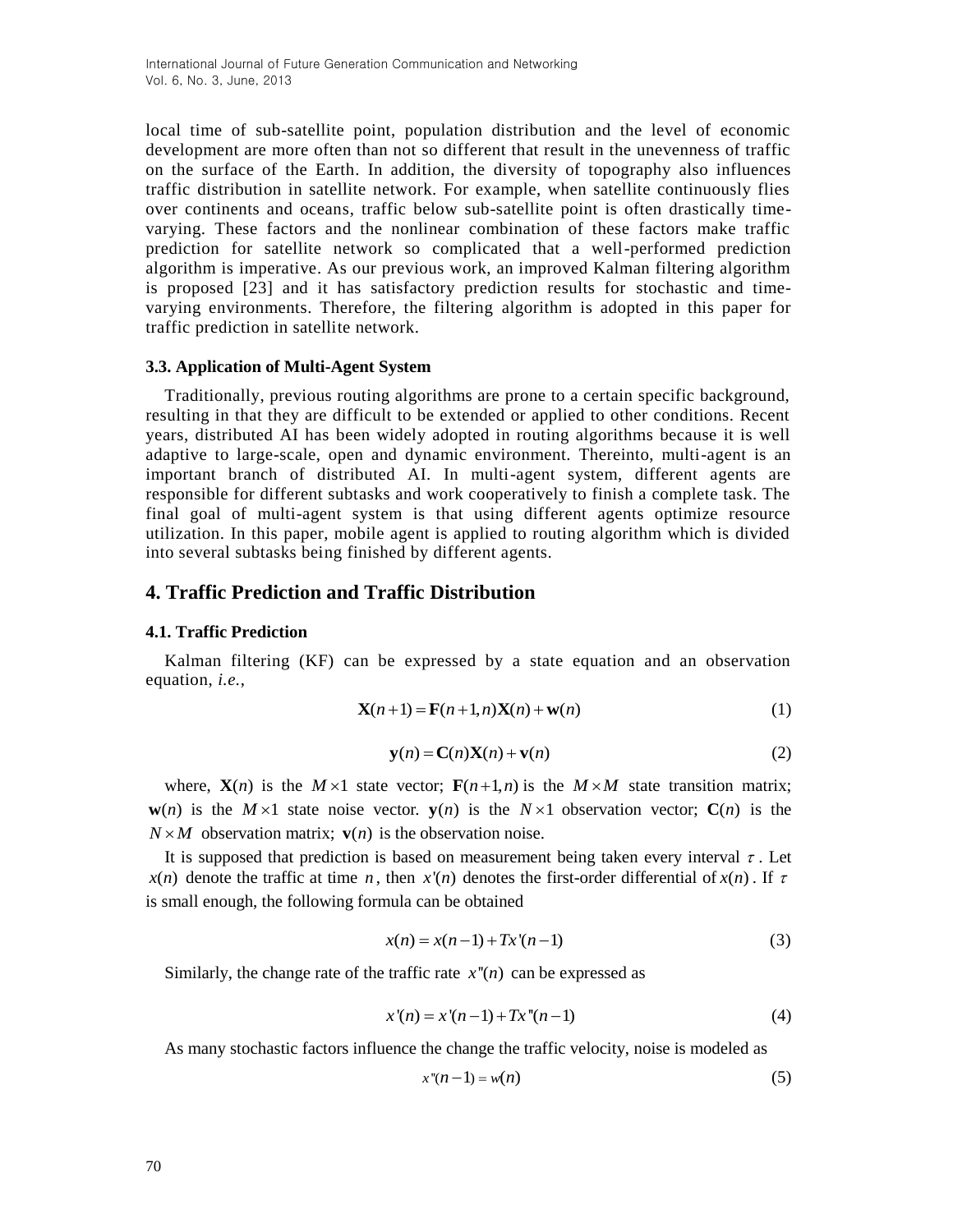Therefore, according to (1)-(5),  $\mathbf{F}(n+1,n)$ ,  $\mathbf{w}(n)$  and  $\mathbf{C}(n)$  can be given by

$$
\mathbf{F}(n+1,n) = \begin{bmatrix} 1 & T & 0 \\ 0 & 1 & T \\ 0 & 0 & 0 \end{bmatrix}
$$
 (6)

$$
\mathbf{w}(n) = \begin{bmatrix} 0 & 0 & w(n) \end{bmatrix}^{\mathrm{T}}
$$
 (7)

$$
\mathbf{C}(n) = \begin{bmatrix} 1 & 0 & 0 \end{bmatrix} \tag{8}
$$

Consequently, the observation equation (2) becomes the following form

$$
y(n) = \mathbf{C}(n)\mathbf{X}(n) + v(n)
$$
\n(9)

Let  $\hat{\mathbf{X}}_1(n)$  and  $\hat{\mathbf{X}}_2(n)$  denote the estimates of  $\mathbf{X}(n)$  derived from (1) and (2), i.e.

$$
\hat{\mathbf{X}}_1(n) = \mathbf{F}\hat{\mathbf{X}}_1(n-1)
$$
\n(10)

$$
y(n) = \mathbf{C}\hat{\mathbf{X}}_2(n) \tag{11}
$$

Considering a linear combination of the two estimates (10) and (11), shown by

$$
\hat{\mathbf{X}}(n) = [\mathbf{I} - \mathbf{A}(n)]\hat{\mathbf{X}}_1(n) + \mathbf{A}(n)\hat{\mathbf{X}}_2(n)
$$
\n(12)

where,  $\mathbf{A}(n)$  is a  $M \times M$  weight matrix that  $\mathbf{A}(n) = \mathbf{m}(n)\mathbf{C}(n)$ . The estimated error vector  $\xi(n)$  of the state vector  $X(n)$  can be expressed as

$$
\text{ector } \mathbf{X}(n) \text{ can be expressed as}
$$
\n
$$
\xi(n) = \mathbf{X}(n) - \hat{\mathbf{X}}(n) = [\mathbf{I} - \mathbf{m}(n)\mathbf{C}(n)][\mathbf{X}(n) - \hat{\mathbf{X}}_1(n)] - \mathbf{m}(n)v(n) \tag{13}
$$

Then, the correlation matrix 
$$
\mathbf{R}(n)
$$
 of the error vector  $\xi(n)$  can be gotten  
\n
$$
\mathbf{R}(n) = \mathbb{E}[\xi(n)\xi^{T}(n)] = [\mathbf{I} - \mathbf{m}(n)\mathbf{C}(n)] \cdot \mathbf{R}_{1}(n) \cdot [\mathbf{I} - \mathbf{m}(n)\mathbf{C}(n)]^{T} + \mathbf{m}(n)\sigma_{v}^{T}\mathbf{m}^{T}(n)
$$
\n(14)

where,

$$
\mathbf{R}_1(n) = \mathbf{E}\bigg[\bigg(\mathbf{X}(n) - \hat{\mathbf{X}}_1(n)\bigg)\bigg(\mathbf{X}(n) - \hat{\mathbf{X}}_1(n)\bigg)^T\bigg]
$$
(15)

Let  $\frac{\partial \text{tr} \mathbf{R}(n)}{\partial \text{tr} \mathbf{R}(n)} = 0$  $(n)$ *n n*  $\frac{\partial \text{tr} \mathbf{R}(n)}{\partial \text{tr} \mathbf{R}(n)}$  $\partial$ **R m** , then **m**(*n*) can be solved as

$$
\mathbf{m}(n) = \mathbf{R}_1(n)\mathbf{C}(n)^{\mathrm{T}} \cdot \left[\mathbf{C}(n)\mathbf{R}_1(n)\mathbf{C}(n)^{\mathrm{T}} + \sigma_v^2\right]^{-1}
$$
(16)

Therefore,

$$
\mathbf{R}(n) = [\mathbf{I} - \mathbf{m}(n)\mathbf{C}(n)] \cdot \mathbf{R}_1(n)
$$
 (17)

To solve  $\mathbf{R}_1(n)$ , considering

$$
\mathbf{X}(n) - \hat{\mathbf{X}}_1(n) = \mathbf{F}[\mathbf{X}(n-1) - \hat{\mathbf{X}}_1(n-1)] + \mathbf{w}(n)
$$
\n(18)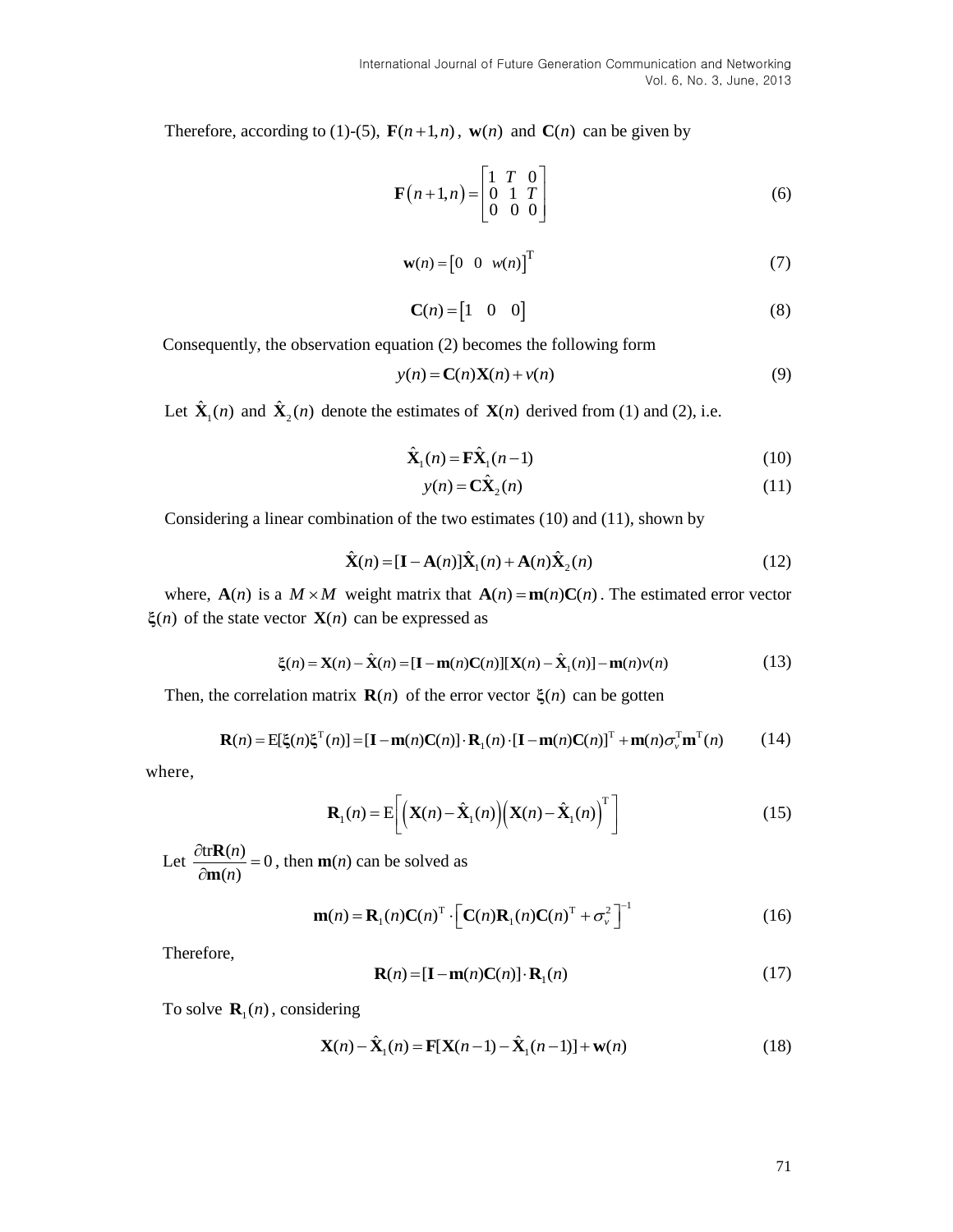Note that the expectation operation is independent of the state transition matrix  $\mathbf{F}$ , while  $w(n)$  and  $X(n)$  are uncorrelated, formula (15) can be rearranged as

$$
\mathbf{R}_1(n) = \mathbf{F} \mathbf{R}_1(n-1) \mathbf{F}^T + \mathbf{Q}_w
$$
 (19)

where,  $\mathbf{Q}_w$  is the correlation matrix of the state noise. Obviously, the calculation of  $\mathbf{R}_1(n)$ can be performed recursively. Due to noise is unknown, it should be dynamically estimated as [23]

$$
\hat{\mathbf{Q}}_{w}(n+1) = (1 - d_{n})\hat{\mathbf{Q}}_{w}(n) + \frac{d_{n}}{n+1} \left[ \varepsilon^{2}(n+1)\mathbf{K}(n+1)\mathbf{K}^{\mathrm{T}}(n+1) + \mathbf{P}(n+1) - \mathbf{F}\mathbf{P}(n)\mathbf{F}^{\mathrm{T}} \right] \tag{20}
$$
\n
$$
\hat{\sigma}_{v}^{2}(n+1) = (1 - d_{n})\hat{\sigma}_{v}^{2}(n) + d_{n}\left[ \varepsilon^{2}(n+1) - \mathbf{C}P(n+1|n)\mathbf{C}^{\mathrm{T}} \right] \tag{21}
$$

$$
n+1^{(n+1)/2} \tbinom{n+1}{n+1} \tbinom{n+1}{n+1} \tbinom{n+1}{n+1} \tbinom{n+1}{n+1} \tbinom{n+1}{n+1}
$$
(21)

Where,  $d_n$  is forgetting factor.

The complete traffic prediction process is given below. For  $n = 1, 2, \ldots$ , formulas (10), (16), (17), and (19)-(21) should be calculated recursively.

Where,

$$
\mathbf{K}(n+1) = \mathbf{P}(n+1|n)\mathbf{C}^{\mathrm{T}}(n)(\mathbf{C}(n)\mathbf{P}(n+1|n)\mathbf{C}^{\mathrm{T}}(n) - \hat{\sigma}^2(n))^{-1}
$$
(22)

$$
\varepsilon(n+1|n)\mathbf{C}^{\cdot}(n)(\mathbf{C}(n)\mathbf{P}(n+1|n)\mathbf{C}^{\cdot}(n)-\sigma^{\prime}(n))
$$
\n
$$
\varepsilon(n+1) = y(n+1) - \mathbf{C}(n)\mathbf{F}\hat{\mathbf{X}}(n) - \hat{r}(n) \tag{23}
$$

$$
\varepsilon(n+1) = y(n+1) - \mathbf{C}(n)\mathbf{FX}(n) - \hat{r}(n)
$$
\n
$$
\mathbf{P}(n+1) = [\mathbf{I} - \mathbf{K}(n+1)\mathbf{C}(n)]\mathbf{P}(n+1|n)
$$
\n(24)

$$
\mathbf{P}(n+1|n) = \mathbf{F}\mathbf{P}(n)\mathbf{F}^{\mathrm{T}} + \hat{\mathbf{Q}}_{w}(n)
$$
 (25)

$$
\mathbf{P}(n+1|n) = \mathbf{F}\mathbf{P}(n)\mathbf{F}^{\mathrm{T}} + \hat{\mathbf{Q}}_{w}(n)
$$
\n(25)  
\n
$$
\hat{r}(n+1) = (1 - d_{n})\hat{r}(n) + d_{n}[y(n+1) - \mathbf{C}(n)\hat{\mathbf{X}}(n+1)]
$$
\n(26)

#### **4.2. Traffic Distribution**

In general, ground stations and terminals communicate with the satellite of LoS (Line of Sight). In view of traffic load, four factors should be taken into account. The former two is natural factor, while the latter two is human factor. First, land and ocean are the most important natural factor that influences traffic of satellites. The second natural factor is the rotation of the Earth, because daytime traffic is often dominant compared with night traffic. The first human factor is the development of economics, because the developed region has higher traffic than the under-developed region. The last factor is emergency and assembly, such as Shanghai World Expo. Due to above factors, the traffic of satellite node will be time-varying that because of high-speed of LEO satellites, the topology of LEO satellite network has always been time -varying, resulting in traffic of satellite changing with the change of sub-satellite point. Traffic change highly affects the performances of routing algorithms.

Therefore, two hypotheses are made in TPARA. One is traffic density of satellite node is only related to its queue length and ISL capacities. Specifically, if current queue length is close to buffer size, the satellite is busy and vice versa. Another hypothesis is that traffic source of satellite node is originated from the ground and its neighbor satellites. Traffic come from neighbor satellites is mainly dependent on packet routing scheme. In contrast, traffic come from the ground, as described above, is determined by natural and human factors. The key idea of TPARA is that routing decision is updated by predicting traffic from ground and traffic sent to the satellite node is reduced to maximize utilization of network resources.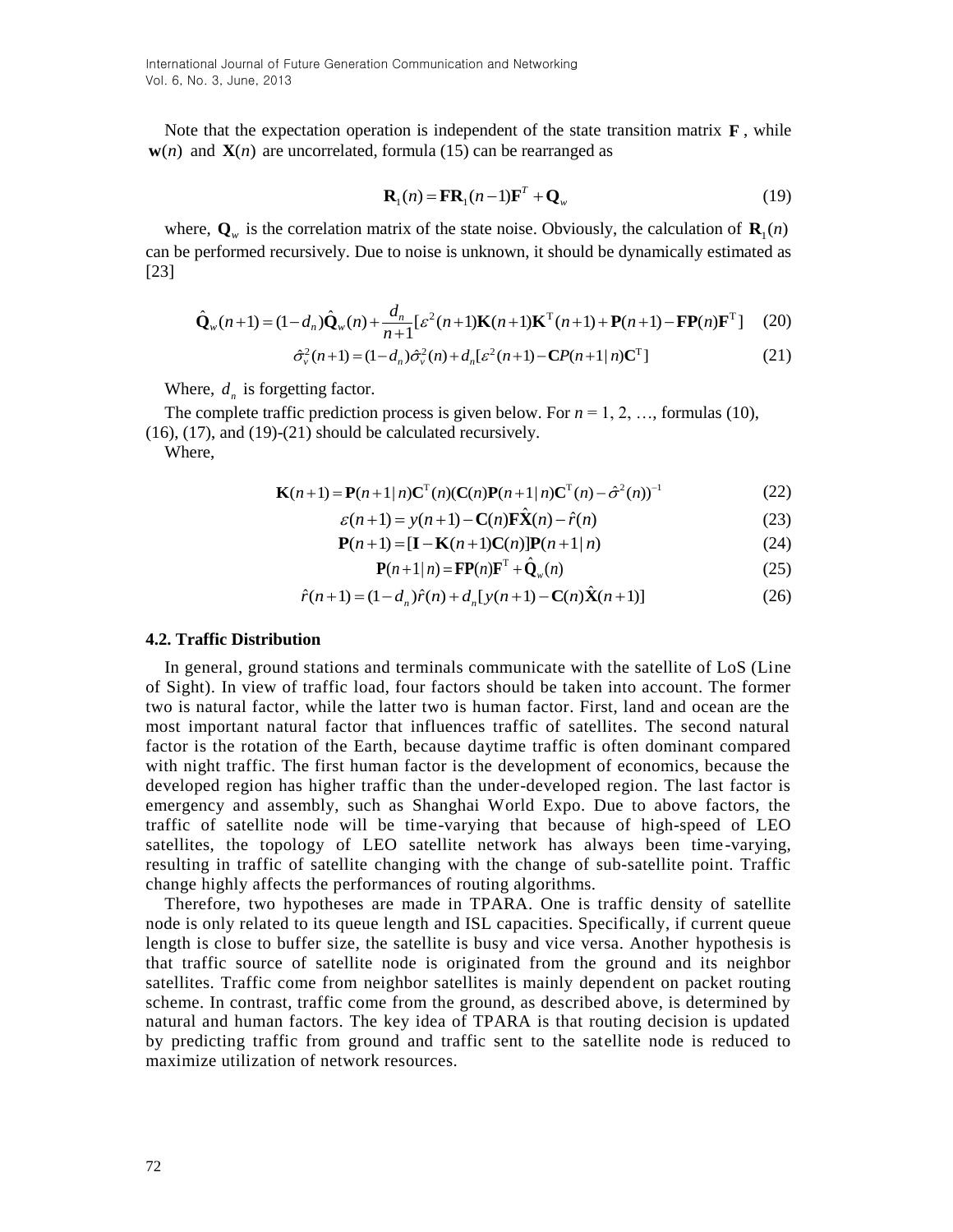It is evident that if potential traffic from ground could be quantified, traffic prediction can be more accurate. According to coverage of LEO satellite and levels of regional economics, the surface of the Earth is divided into some regions as shown in Figure1 in which the numbers from 1 to 10 stand for the potential traffic dependent on the natural and human factors. The length and the width of each region are 15° in longitude and latitude. It can be seen that the number 1 meaning the least traffic occupies the most of the surface of the Earth because ocean covers 71% of the Earth, while the numbers 9 and 10 only exists in North America, Europe and East Asia, because these regions are often developed in economy. NOEKF algorithm is used to predict traffic for every region. TPARA includes two parts: traffic prediction and routing decision. The latter will be discussed in the next section.

|   |  |                |            |         |  | $\overline{2}$ | 5 |   |             |           |   |                |   |  |
|---|--|----------------|------------|---------|--|----------------|---|---|-------------|-----------|---|----------------|---|--|
|   |  |                |            |         |  |                |   |   |             |           |   |                |   |  |
|   |  |                |            |         |  |                |   |   |             |           |   |                | 8 |  |
|   |  | $\overline{2}$ |            |         |  |                |   |   |             |           |   | 5              |   |  |
|   |  |                |            |         |  |                |   |   |             | $\beta$   |   | $\overline{2}$ |   |  |
|   |  |                |            |         |  |                |   |   |             |           |   |                |   |  |
|   |  |                |            |         |  |                |   |   | $2^{\circ}$ | $1\quad1$ |   | 3              |   |  |
| 1 |  |                | $\colon 1$ | $\beta$ |  |                |   | 3 |             |           | 3 | $^{2}$         |   |  |
|   |  |                |            | 12      |  |                |   |   |             |           |   |                |   |  |
|   |  |                |            |         |  |                |   |   |             |           |   |                |   |  |
|   |  |                |            |         |  |                |   |   |             |           |   |                |   |  |

 $1 \t2 \t3 \t4 \t5 \t6 \t7 \t8 \t9 \t10$ 

**Figure 1. Potential Traffic Distribution on the Surface of the Earth**

## **5. Descriptions of Agent-based distributed Routing Algorithm with Traffic Prediction (TPARA)**

#### **5.1. Routing Decision of TPARA**

When it comes to routing decision, the concept of multi-agent is still adopted to implement distributed routing. The behaviors of TPARA can be summarized as follows.

(1) From each satellite node *s* , forward MAs are generated and sent to specific destination node *d* in regular interval. They are indicated with  $F_{s\to d}^i$ , where *i* is the identifier of forward MA.

(2) Each forward MA collects non-local routing information about path and traffic. Forward MAs are snet hop-by-hop from source node to destination node with the same priority to data packets. All forward MAs explore satellite network concurrently, independently and asynchronously. For each intermediate node, random decision policy is used to select the next hop. In the course of movement, forward MAs record information about traversal time and node identifier along the paths they passed.

(3) When forward MA arrives at destination node, it is destroyed and then backward MA  $B_{s\rightarrow d}^{i}$  is generated, going back to the source node along the same path

$$
P_{s\to d}^i = [s, v_1, v_2, \cdots, d]
$$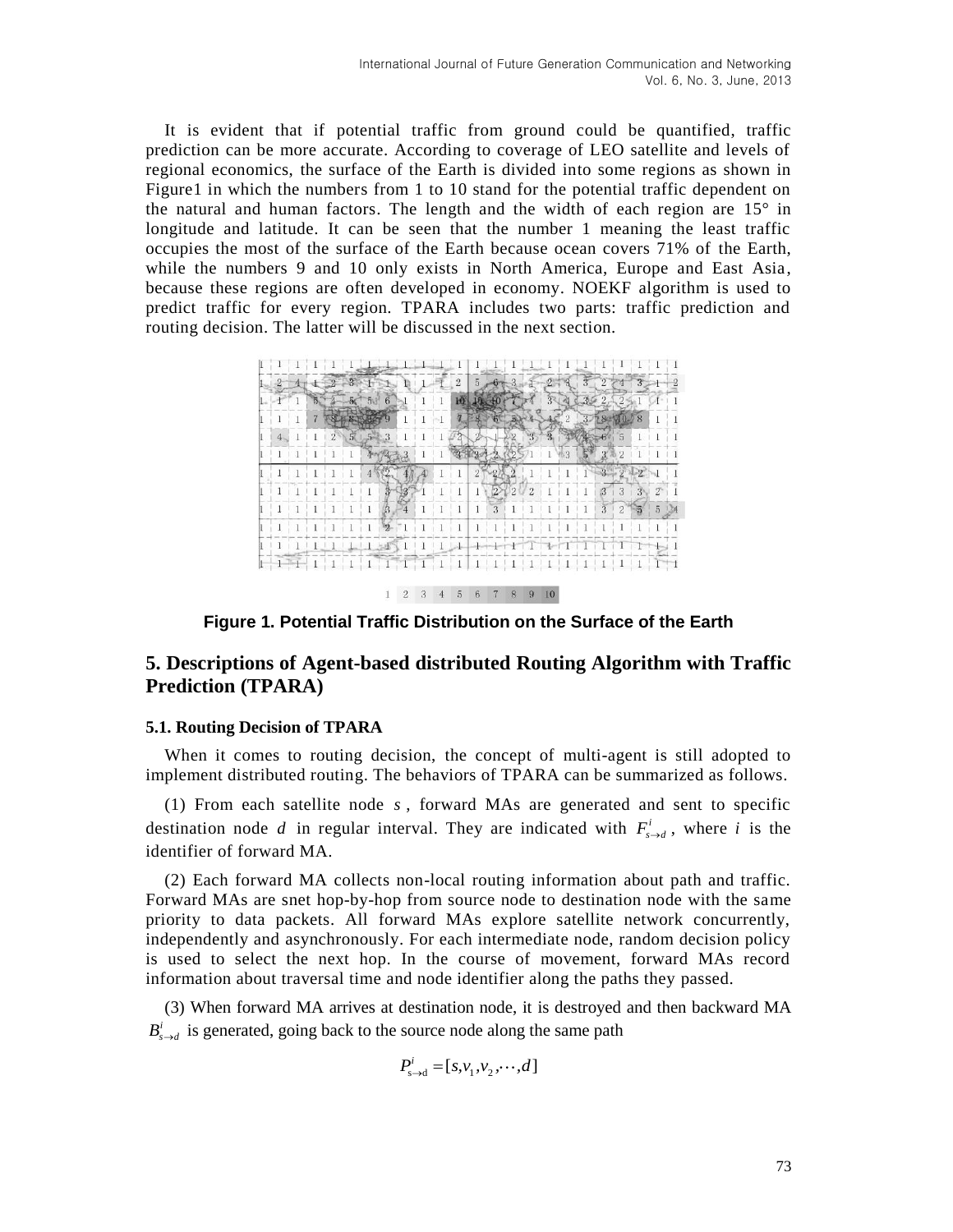as before but in the opposite direction, where  $v_j \in N(v_j) \cap P_{s \to d}^i$  is intermediate node. With higher priority than data packets, backward MA arrives at  $v_i$  and updates local routing information.

(4) When backward MA returns to the source node, it is deleted from the network. Each MA has a maximum TTL (time-to-live). If the life of MA exceeds TTL, it will also be deleted.

(5) Data packets are routed according to random decision policy based on the information contained in the routing tables. These tables are derived from the pheromone tables which are used to route MAs. In the meantime, the pheromone tables are determined and modified by MAs. Only the optimal paths are stored in the data-routing tables which guarantee transmission quality of data packets.

### **5.2. Data Structure**

It is supposed that there are N nodes in satellite network and each node has L neighbor nodes.

In TPARA, each satellite node *k* comprises five components including pheromone matrix  $T^k$ , data-routing table  $R^k$ , link queue  $L^k$ , predicted traffic  $P^k$  and statistical parametric model  $M^k$ , as demonstrated in Figure 2.



**Figure 2. Data Structure Stored in Satellite Node**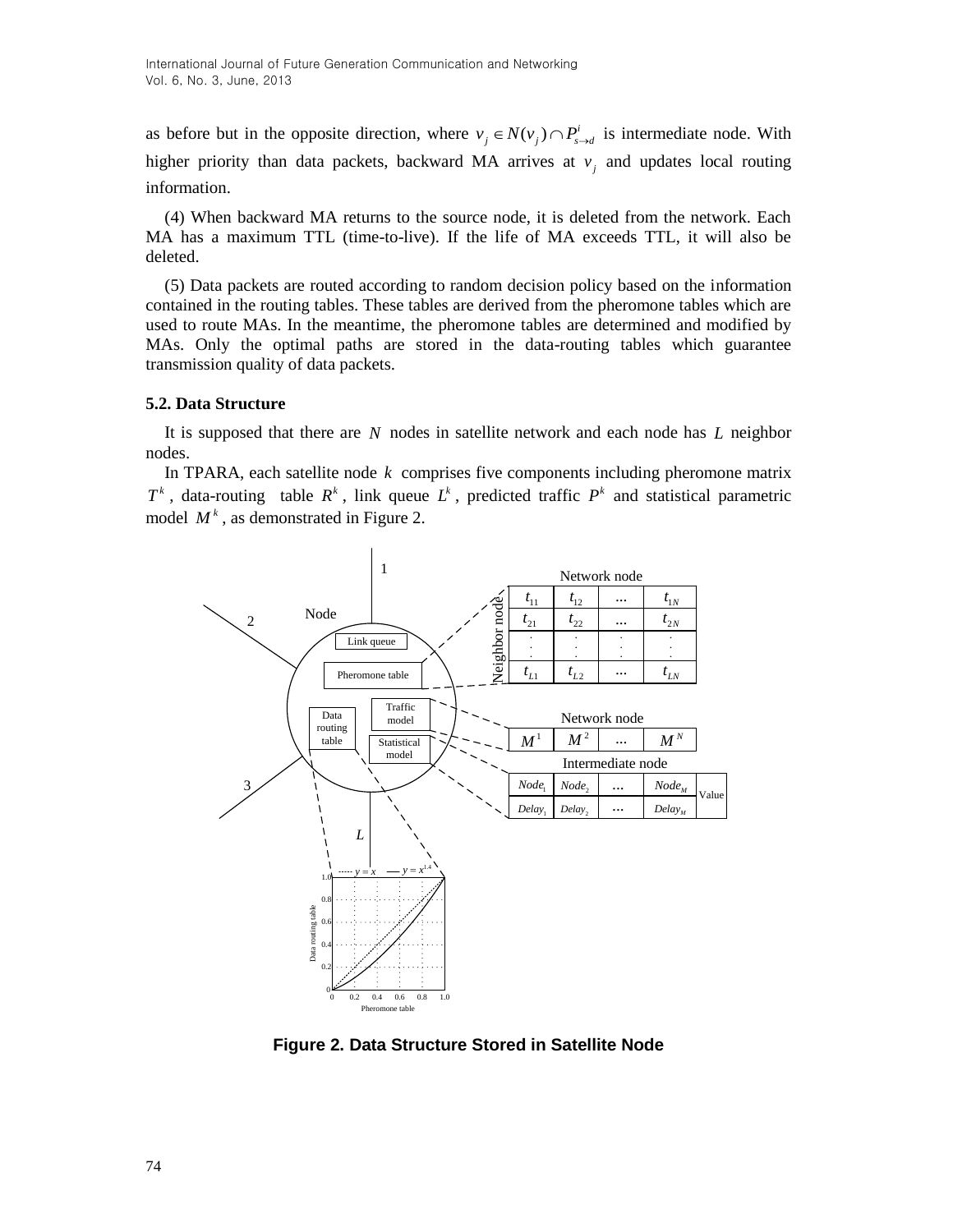Pheromone matrix  $T^k$  is similar to routing tables in distance-vector algorithms and the element  $t_{nd}$  of  $T^k$  is the probability from current node to one of neighbor nodes. The value of  $t_{nd}$  is in the range of [0, 1] and following expression is held

$$
\sum_{n \in N_k} t_{nd} = 1 \quad d \in [1, N], \ N_k = \{ \text{neighbors}(k) \}
$$
 (27)

where, N is the number of nodes in satellite network.

Data routing table  $R^k$  is a routing table used to forward data packets.  $R^k$  has the same structure to  $T^k$ . The elements of  $R^k$  are obtained by exponential transformation and renormalization to 1 of the corresponding elements of  $T<sup>k</sup>$ . Data packets are sent to neighbor nodes in probabilities according to the elements of  $R^k$ .

Link queue  $L^k$  is used to describe the status of the queue in local satellite node.  $L^k$  gives snapshots of queue status, while  $T<sup>k</sup>$  is the path information gotten by MAs. In other words,  $T^k$  records long-term global information of satellite network and  $L^k$  reflects short-term traffic information in local node.

 $P<sup>k</sup>$  records the predicted traffic from the surface of the Earth. Its elements are obtained from NOEKF algorithm and determine the future status of satellite along with queue  $L^k$ .

Statistical model  $M^k$  is a vector of  $(N-1)$ -dimension with data structures  $(\mu_d \sigma_d^2, W_d)$ , where  $\mu_d$  and  $\sigma_d^2$  stand for the mean and the variance of the traversal time in view of the destination node  $d$ , respectively.  $W_d$  is the optimal traversal time to node  $d$  of the latest *W* observed values.

#### **5.3. Implementation of TPARA**

#### (1) Forward MA behavior

Every interval  $\Delta t$ , forward MA  $F_{s \to d}$  is generated to establish a feasible and low-cost path from source node  $s$  to destination node  $d$ . As forward MA shares the same priority and queue to data packets, MA is able accurately record network congestion. The destination *d* is chosen in a probability  $p_d$  which is defined as

$$
p_d = \frac{f_{sd}}{\sum_{d'=1}^{N} f_{sd}}\tag{28}
$$

where,  $f_{sd}$  is the number of packets sent from node s to node d.

While moving to destination node, forward MA keeps a private memory  $H$  in which the number and the time of nodes it passed are stored. The list

$$
V_{\nu_0\to\nu_m}=[\nu_0,\nu_1,\cdots,\nu_m]
$$

maintains the order of the nodes visited by forward MA and the list

$$
T_{v_0 \rightarrow v_m} = [T_{v_0 \rightarrow v_1}, T_{v_1 \rightarrow v_2}, \cdots, T_{v_{m-1} \rightarrow v_m}]
$$

records the traversal time from  $v_{k-1}$  to  $v_k$  of forward MA.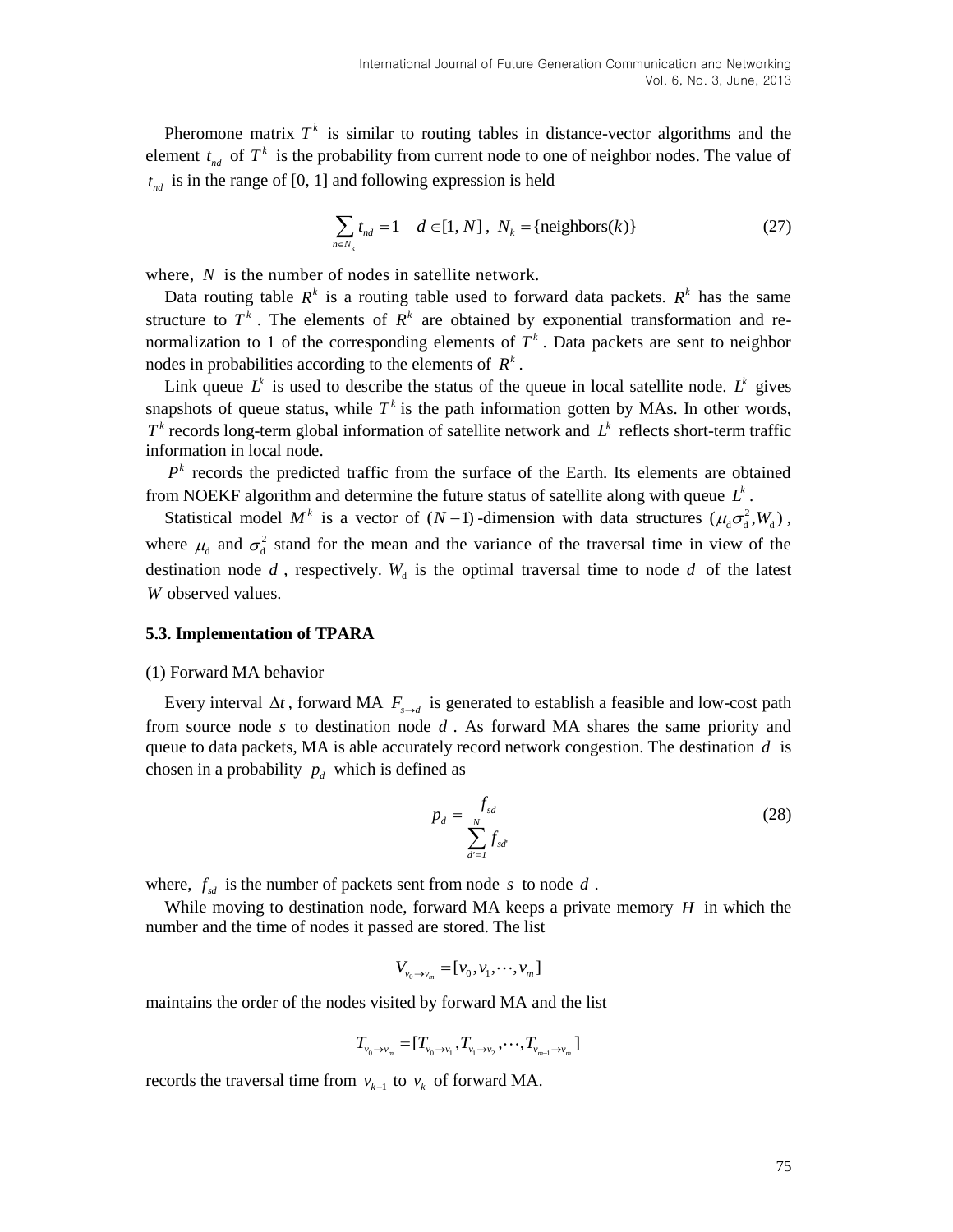International Journal of Future Generation Communication and Networking Vol. 6, No. 3, June, 2013

At each intermediate node *k* , forward MA chooses its next hop according to the following rule: If  $n \in V_{s \to k}$ ,  $\forall n \in N_k$ , all the neighbors have been visited by the forward MA, then it chooses the next hop in probability of  $p_{nd}$ , but excluding the node from which the forward MA coming.

$$
\begin{cases}\np_{nd} = \frac{1}{|N_k| - 1} & \forall n \in N_k \land (n \neq v_{i-1} \lor |N_k| = 1) \\
p_{nd} = 0 & \text{otherwise}\n\end{cases}
$$
\n(29)

Otherwise, random decision policy is applied as follows:

$$
\begin{cases}\np_{nd} = \frac{t_{nd} + \alpha l_n}{\sum_{n=1}^{N_k - 1} t_{nd} + \alpha (|N_k| - 2)} & \forall n \in N_k \land n \notin V_{s \to k} \\
p_{nd} = 0 & \text{otherwise}\n\end{cases}
$$
\n(30)

where,  $l_n \in [0,1]$  represents queue status which is defined as

$$
l_n = 1 - \frac{q_n}{\sum_{n'=1}^{\lfloor N_k \rfloor} q_n} \tag{31}
$$

 $q_n$  means the data packets to be sent from node k to neighbor node n.  $\alpha \in [0,1]$  is a weight factor. Formula (30) determines the probabilities of selecting the next hop nodes.

#### (2) Backward MA behavior

Once forward MA  $F_{d \to s}$  arrives at the destination node, it is destroyed and then backward MA  $B_{d\rightarrow s}$  is generated which contains all information in  $F_{d\rightarrow s}$ . Path update is started from backward MA going back to node s along the original path in the opposite direction. Along the path, all data structures at each node will be updated. A difference between forward and backward MAs is that

#### (3) Local models updates

When backward MA arrives at intermediate node  $k$ , three operations are carried out by backward MA:  $M^k$  is updated, path from  $k$  to  $d$  is evaluated and path to  $d$  is strengthened.

 $\mu_d$  and  $\sigma_d^2$  are updated according to following expressions

$$
\mu_d \leftarrow \mu_d + \eta (T_{k \to d} - \mu_d) \tag{32}
$$

$$
\sigma_d^2 \leftarrow \sigma_d^2 + \eta \left( \left( T_{k \to d} - \mu_d \right)^2 - \sigma_d^2 \right) \tag{33}
$$

$$
W_d = T_{k \to d} \quad \text{(if } T_{k \to d} < W_d \text{)}
$$
\n(34)

where,  $\eta$  weights the number of the most recent samples.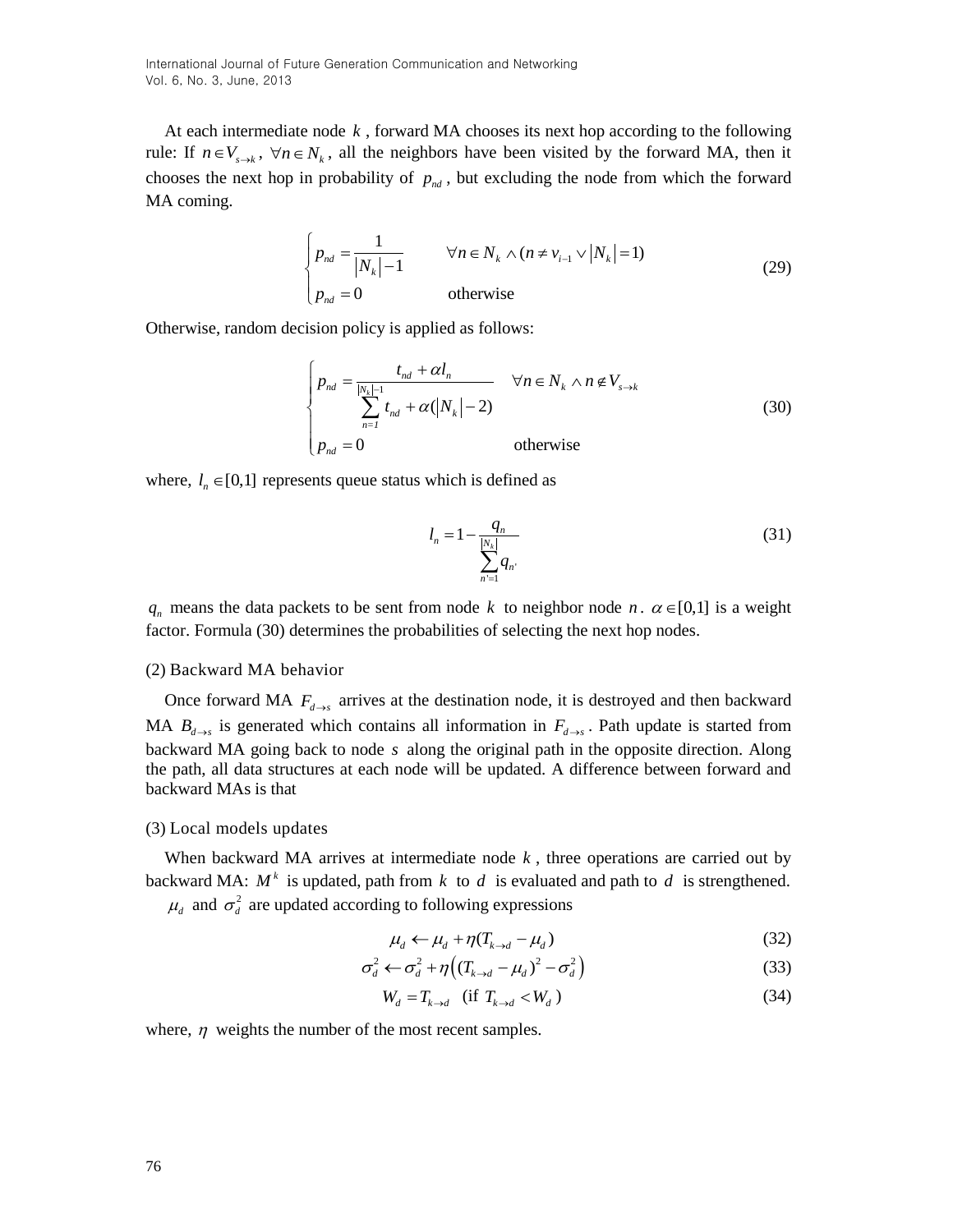After updating  $M^k$ , the path visited by the forward MA must be evaluated as below

$$
r = c_1 \left(\frac{W}{T}\right) + c_2 \left(\frac{I_{\rm sup} - I_{\rm inf}}{(I_{\rm sup} - I_{\rm inf}) + (T - I_{\rm inf})}\right)
$$
(35)

where,  $r$  is the reinforcement factor,  $W$  is the optimal traversal time of the latest  $w$ observed samples experienced by forward MA.  $I_{\text{sup}}$  and  $I_{\text{inf}}$  are estimates of the supremum and the infimum of  $\mu$  in a certain confidence interval. The coefficients  $c_1$  and  $c_2$  are weights of two terms.

*r* stands for the current status of satellite node. When satellite moves from low-traffic region to high-traffic region, it becomes idle because the amount of data packets is small. In other words, *r* should be set larger such that routing decision policy encourages data to be sent to this node. But in fact, traffic of this satellite node would sharply increase to leading to congestion. Therefore, reinforcement factor  $r$  should be revised by predicted traffic  $P^k$ .

Suppose that the prediction interval is  $\Delta t$  and  $\hat{P}$  is the predicted traffic at time  $(t + \Delta t)$ . Let  $Q$  and  $q(t)$  denote the queue length and queue occupancy at time  $t$ . The ISL capacity is *C*, the average packet size is  $d_{avg}$  and the buffer size is *B*. The congestion index  $\xi(t)$  of satellite node is defined as below:

$$
\zeta(t) = \frac{(Q - q(t)) \cdot d_{\text{avg}} + C \cdot \Delta t - \hat{P}}{B} \tag{36}
$$

 $\xi(t)$  shows the future status of satellite node and the revised factor  $\gamma$  is derived from  $\xi(t)$ 

$$
\gamma = \frac{1}{1 + \exp(-a\xi)}\tag{37}
$$

where, *a* is the slope parameter.

Then, the final reinforcement factor  $r$  is calculated as below:

$$
r = r \times \gamma \tag{38}
$$

#### (4) Pheromone table update

After revision of reinforcement factor  $r$ , the pheromone table  $T^k$  is updated as below:

$$
t_{fd} \leftarrow t_{fd} + r(1 - t_{fd}) \tag{39}
$$

 $t_{fd}$  represents the probability if choosing neighbor node f when destination node is d. The probability  $t_{nd}$  receives an implicitly negative feedback because all the probabilities sum up to 1 for the same destination *d* :

$$
t_{nd} \leftarrow t_{nd} - rt_{nd} \quad \forall n \in N_k, n \neq f \tag{40}
$$

(5) Data-routing table update

The data-routing table  $R^k$  is updated after every update in the pheromone table. Data packets are forwarded according to random policy whose parameters which are dependent on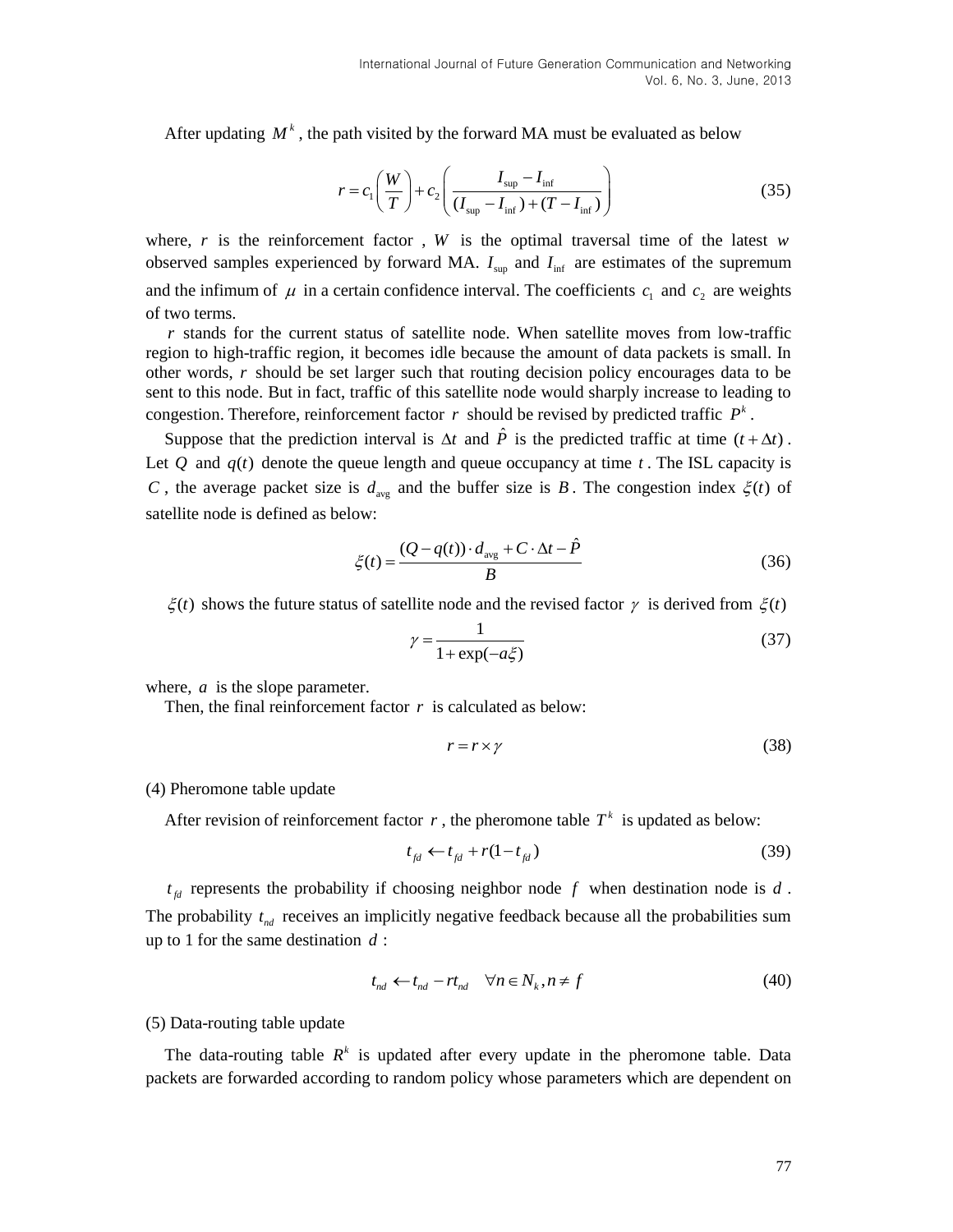the elements of the data-routing table. The elements of  $R<sup>k</sup>$  are the exponential transformation of elements of pheromone table. Compared with the path of low probability, the path with higher probability is inclined to be selected.

$$
R_{nd}^k = (t_{nd})^\varepsilon \tag{41}
$$

$$
R_{nd}^k = \frac{R_{nd}^k}{\sum R_{id}^k} \quad i \in N_k \tag{42}
$$

 $\varepsilon$  is set to 1.4 after many tests because it not only effectively avoids 'bad' path, but also guarantees multi-path transmission.

#### (6) Other discussions

When forward MA behavior is discussed, it is obvious that vast MAs are able to enhance performance of routing algorithm, but decrease its efficiency. Therefore, MA is generated with medium and constant speed In TPARA.

In addition, link switch is less discussed in previous LEO satellite routing algorithms [24]. There are two cases considered in this paper: link break and link recovery. When ISL connecting two satellites breaks, these two satellites will change original routing that one satellite can not take the other one satellite as the destination node or the next-hop node. Likewise, their neighbor satellites will also change their routing. Thus, two satellites update local routing table and then broadcast failure notification agent (FNA). As FNA records a list of destination node on whose path the link is broken, all neighbor nodes that receive FNA update their routing tables. Further, if one of above neighbor nodes also changes original routing due to link break, the node sends FNA to its neighbor nodes until all nodes of satellite network know and adapt to link break. When ISL recovers, two separate satellites can be connected by their ISL. These two satellites generate recovery notification agent (RNA) to explore the recovered link. Specifically, each of two satellites updates its routing table according to the information detected by RNA and then broadcasts the update to its neighbor nodes until all nodes of satellite network know and adapt to link recovery.

### **6. Simulation Results**

In this paper, Iridium satellite constellation is introduced to evaluate the performance of TPARA. As illustrated before, the traffic density on the surface of the Earth is considered in TPARA. The potential traffic density is plotted in Figure 3 in which the surface of the Earth is divided in to 288 grids by longitude 15° and latitude 15°. Every grid stands for relative traffic density ranging from 1 to 10 according to economic development.

Other simulation parameters of TPARA are set as follows:  $\alpha = 0.3$ ,  $\eta = 0.2$ ,  $c_1 = 0.7$ ,  $c_2 = 0.3$  and  $a = 1$ . Ant Colony Optimization (ACO) in [25] and TPARA are compared through simulation.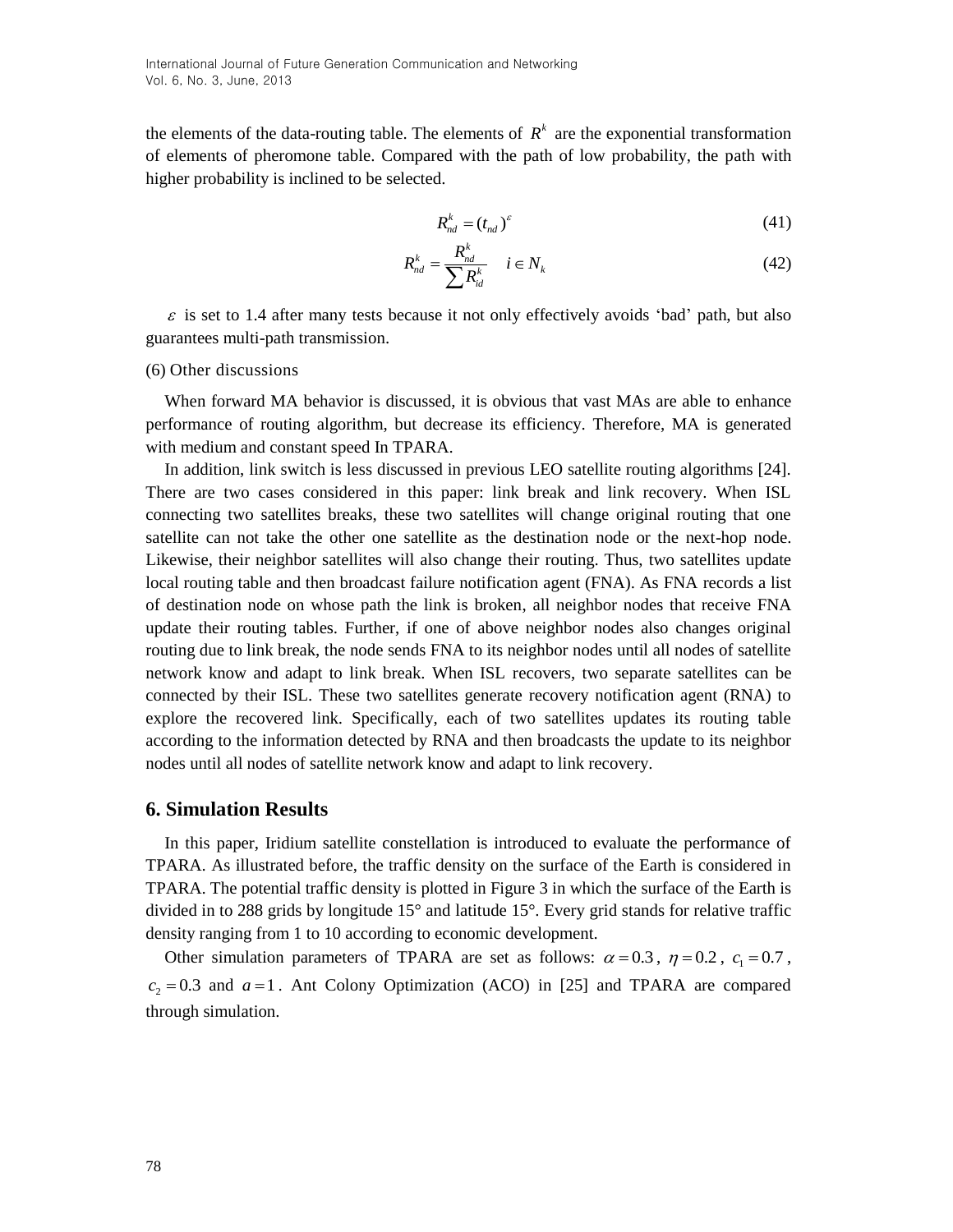

**Figure 3. Potential Traffic Density on the Surface of the Earth**

Figure 4 and Figure 5 show prediction performances of TPARA (*i.e.* NOEKF prediction algorithm). It is apparent that NOEKF algorithm outperforms CKF (classical Kalman filtering) and FARIMA algorithm, which is a well-performed prediction algorithm [26]. Though CKF algorithm has large error with real traffic, the trend of change is correct. As the premise of FARIMA model is that the observed time series must be a generalized stationary process, but in most cases, the real traffic does not accord with the condition. It can be seen from Figure 5 that when real traffic changes drastically, FARIMA model cannot track the sharp change of traffic. In contrast, since NOEKF algorithm makes accurate estimation of time-variant noise, it can exactly reflect the change trend of the real traffic in time, so it is able to accurately predict traffic.



**Figure 4. Traffic Prediction of NOEKF and CKF Algorithms**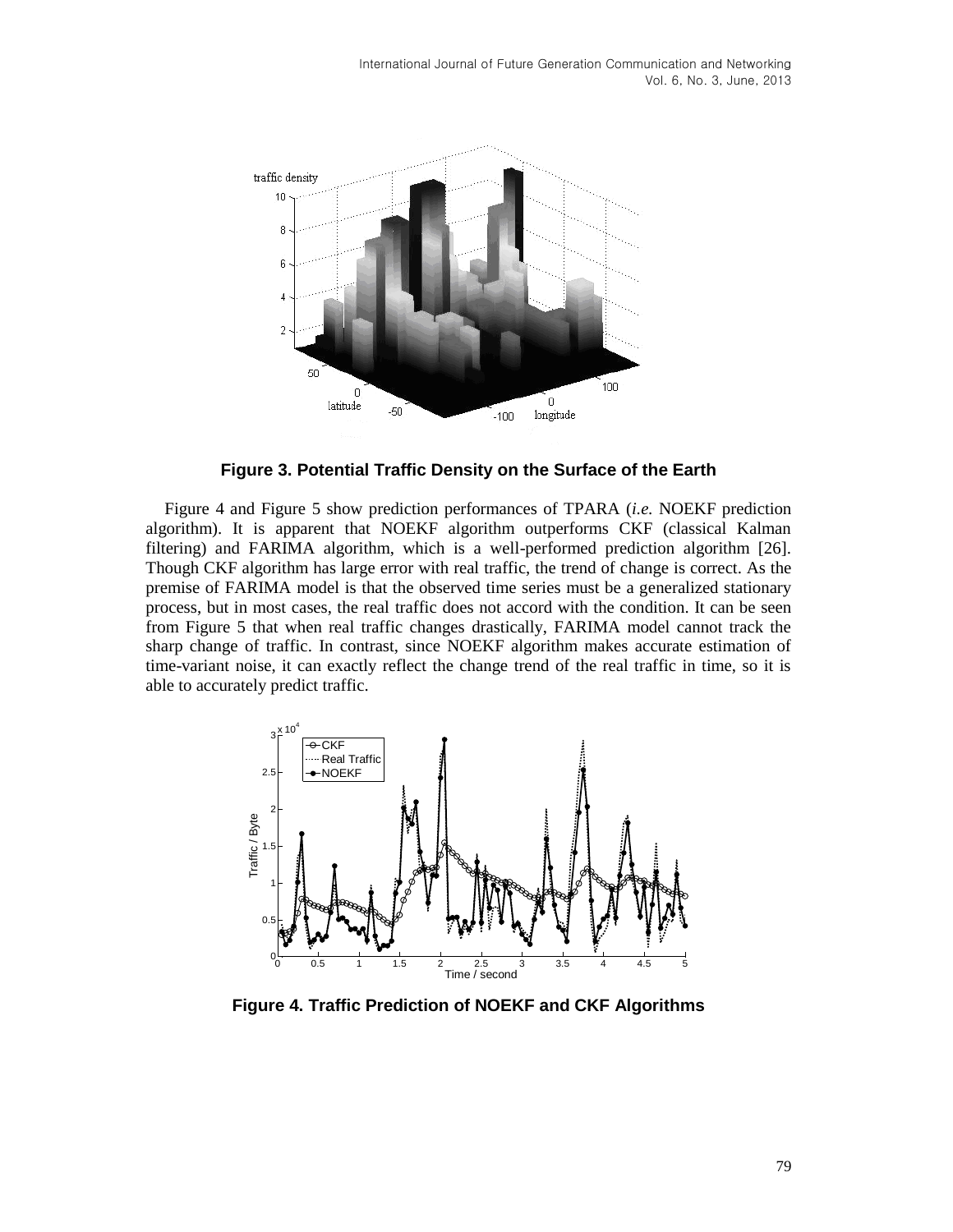International Journal of Future Generation Communication and Networking Vol. 6, No. 3, June, 2013



**Figure 5. Traffic Prediction of NOEKF and FARIMA Algorithms**

Figure 6 presents the link congestion probability of satellite node in ACO and TPARA. As potential traffic density is different on the surface of the Earth, when satellite moves to heavy traffic region, the congestion probability of satellite links increases due to a huge number of data packets from ground. Compared with ACO, traffic prediction which is an important component of TPARA revises the routing strategy and effectively avoids packets being sent to the impending congested satellite nodes.



**Figure 6. Link Congestion Probability of Satellite Node**

Figure 7 depicts the average packet delay for ACO and TPARA. When traffic load sharply changes at 20 s, packet delay of ACO drastically increases to jam satellite node. In contrast, TPARA has gentle increase of packet delay mainly because it well deals with bursty traffic through predicting traffic and sending packets to neighbor nodes. Therefore, TPARA has better robustness than ACO.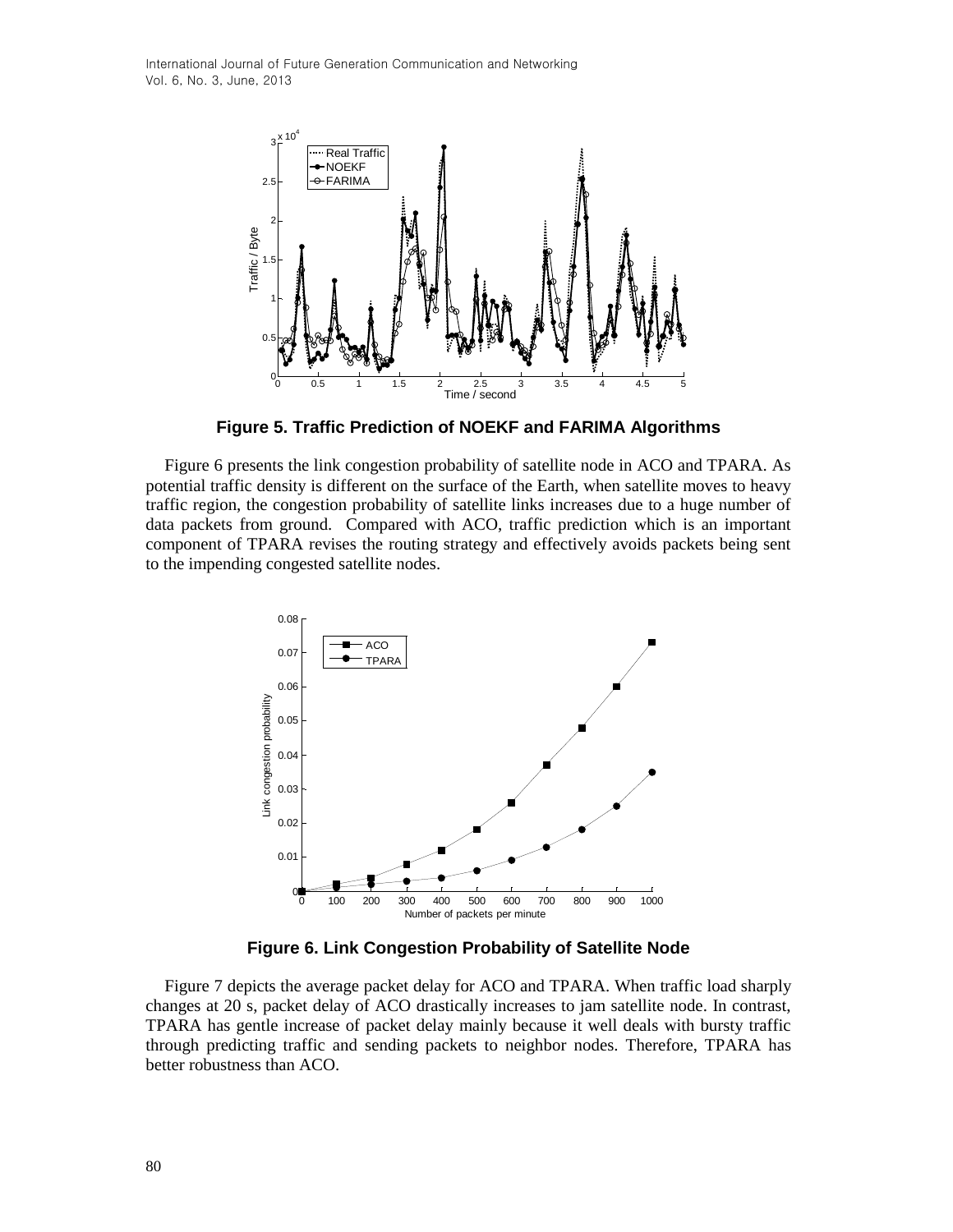

**Figure 7. Average Packet Delay for ACO and TPARA**

From above results, it can be seen that taking both traffic density on ground and traffic prediction into account, TPARA shows better load balance because it not passively dealing to bursty traffic but actively predicting traffic to avoid node congestion.

### **7. Conclusions**

In this paper, an Agent-based distributed Routing Algorithm with Traffic Prediction TPARA is proposed. TPARA includes two modules of traffic prediction and routing decision. The former predicts traffic from the surface of the Earth and then revises routing decision. The latter uses mobile agent to collect the information about network status. As a result, routing decision for satellite node is not only dependent on current status, but related to the future status. Because of both traffic prediction and load balance, TPARA improves robustness of satellite network. Simulation results also demonstrate that TPARA outperforms typical ACO algorithm. As the algorithm is distributed and adaptive, it is easily deployed in the future satellite network.

### **Acknowledgements**

This paper is supported by the Fundamental Research Funds for the Central Universities and Major Program of National Natural Science Foundation of China under grant No. 60532030. The Institute of Telecommunication Satellite of China Academy of Space Technology (CAST) of China and Communication Research Center of Harbin Institute of Technology give constructive suggestions to the algorithm designs and simulations.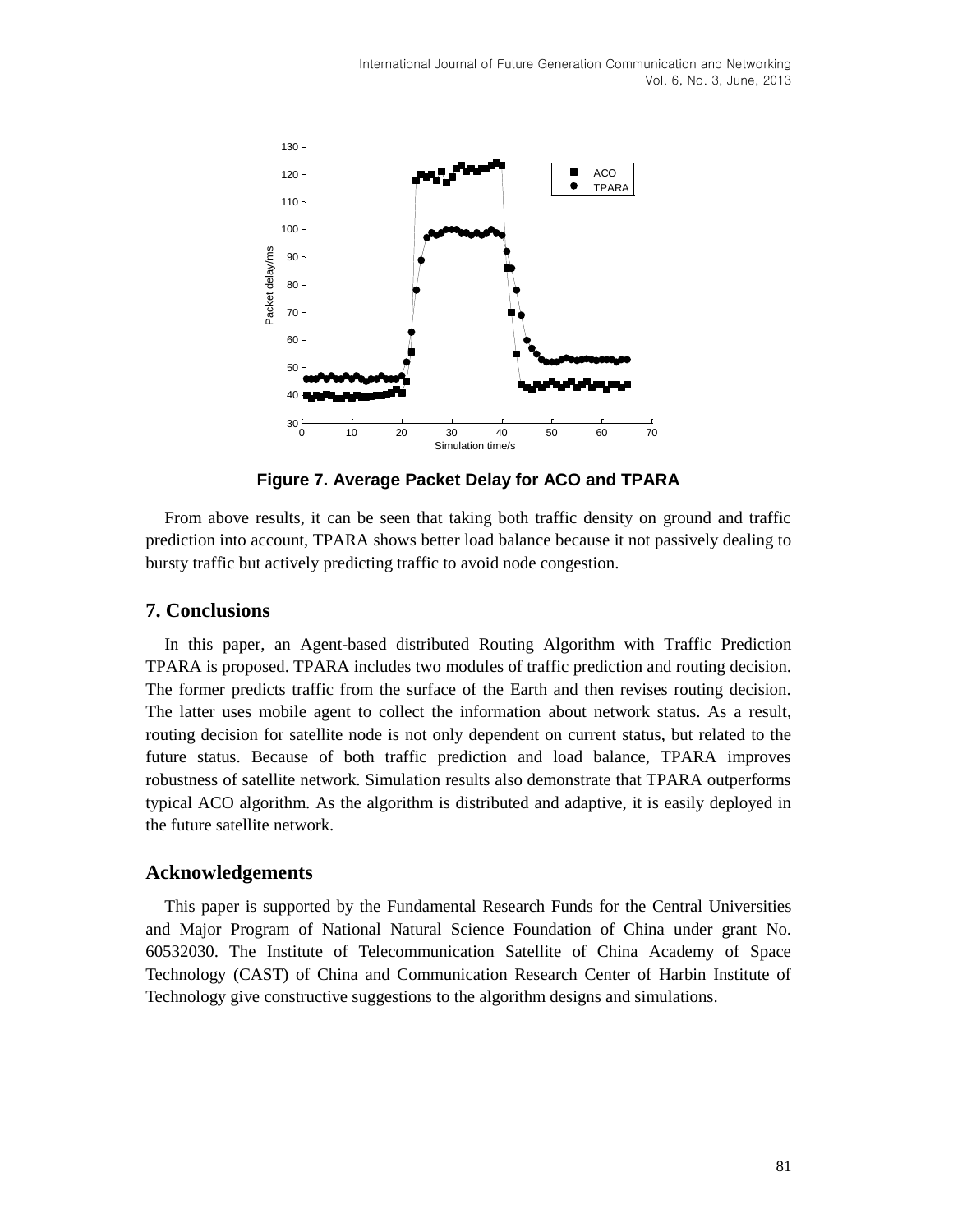International Journal of Future Generation Communication and Networking Vol. 6, No. 3, June, 2013

### **References**

- [1] V. V. Darnopykh, "Application of Unified Methodical Approach to Online Planning of Target Operation of Satellite Monitoring and Communication Systems", Journal of Computer and Systems Sciences International, vol. 49, no. 1, **(2006)**.
- [2] P. Thompson, B. Evans, L. Castenet, M. Bousquet and T. Mathiopoulos, "Concepts and Technologies for a Terabit/s Satellite - Supporting Future Broadband Services via Satellite", Proceedings of the 3-rd International Conference on Advances in Satellite and Space Communications (SPACOMM), Budapest, Hungary, **(2011)** April 17-22.
- [3] E. Ekici, I. F. Akyildiz and M. D. Bender, "A Distributed Routing Algorithm for Datagram Traffic in LEO Satellite Networks", IEEE/ACM Transactions on Networking, vol. 9, no.2, **(2001)**.
- [4] J. Wang, J. Yan and Z. Cao, "Optimization of Sequent Snapshots Routing Algorithm in LEO Satellite Networks", Journal of Astronautics, vol. 30, no. 5, **(2009)**.
- [5] H. Uzunalioglu, I. F. Akyildiz and M. D. Bender, "A Routing Algorithm for Connection-Oriented Low Earth Orbit (LEO) Satellite Networks with Dynamic Connectivity", Wireless Networks, vol. 6, no. 3, **(2000)**.
- [6] M. Werner, "A Dynamic Routing Concept for ATM-Based Satellite Personal Communication Network", IEEE Journal on Selected Areas in Communications, vol. 15, no. 8, **(1997)**.
- [7] H. S. Chang, B. W. Kim, C. G. Lee, S. L. Min, Y. Choi, H. S. Yang, D. N. Kim and C. S. Kim, "FSA-Based Link Assignment and Routing in Low-Earth Orbit Satellite Networks", IEEE Transactions on Vehicular Technology, vol. 47, no. 3, **(1998)**.
- [8] E. Ekici, I. F. Akyildiz and M. D. Bender, "A Distributed Routing Algorithm for Datagram Traffic in LEO Satellite Networks", IEEE/ACM Transactions on Networking, vol. 9, no. 2, **(2001)**.
- [9] E. Ekici, I. F. Akyildiz and M. D. Bender, "Datagram Routing Algorithm for LEO Satellite Networks", Proceedings of IEEE INFOCOM' 00, 19th Annual Joint Conference of the IEEE Computer and Communications Societies, Tel Aviv, Israel, **(2000)** March 26-30.
- [10] D. S. Mauro, E. Cianca and M. Ruggieri, "Improved Algorithms for Internet Routing in Low Earth Orbit Satellite Networks", Space Communications, vol. 20, **(2005)**, pp. 3-4.
- [11] Y. S. Kim and W. J. Park, "Adaptive Routing in LEO Satellite Networks", Proceedings of IEEE 51st Vehicular Technology Conference (VTC 2000-Spring), Tokyo, Japan, **(2000)** May 15-18.
- [12] T. Taleb, Z. M. Fadlullah, T. Takahashi, R. Wang, Y. Nemoto and N. Kato, "Tailoring ELB for Multi-Layered Satellite Networks", Proceedings of IEEE International Conference on Communications (ICC' 09), Dresden, Germany, **(2009)** June 14-18.
- [13] A. Jankowska, M. C. Schut and N. Ferreira-Schut, "A Wireless Actuator-Sensor Neural Network for Evacuation Routing", Proceedings of 3rd International Conference on Sensor Technologies and Applications, Athens/Glyfada, Greece, **(2009)** June 18-23.
- [14] S.-Z. Huang and L.-y. Huang, "The Optimal Routing Algorithm of Communication Networks Based on Neural Network", Proceedings of International Conference on Intelligent Computation Technology and Automation, Changsha, China, **(2010)** May 11-12.
- [15] P. P. Repoussisa, C. D. Tarantilisa, O. Bräysyb and G. Ioannoua, "A Hybrid Evolution Strategy for the Open Vehicle Routing Problem", Computers & Operations Research, vol. 37, no. 3, **(2010)**.
- [16] X. -D. Zhang, L. -H. Ding and Y. Rao, "QoS Routing by Genetic Algorithm for LEO Satellite Networks", Proceedings of 2nd International Symposium on Computational Intelligence and Design, Changsha, Hunan, China, **(2009)** December 12- 14.
- [17] B. -B. Jiang, H. -M. Chen, L. -N. Ma and L. Deng, "Time-Dependent Pheromones and Electric-Field Model: a New ACO Algorithm for Dynamic Traffic Routing", International Journal of Modelling, Identification and Control, vol. 12, **(2011)**, pp. 1-2.
- [18] X.-M. Wang and X.-M. An, "An Energy and Location Aware ACO Based Routing Algorithm for Wireless Sensor Networks", Acta Electronica Sinika, vol. 38, no. 8, **(2010)**.
- [19] S. Masrom, Z. Z. A. Siti, A. M. Nasir and A. S. A. Rahman, "Hybrid Particle Swarm Optimization for Vehicle Routing Problem with Time Windows", Proceedings of 13th WSEAS International Conference on Mathematical Methods, Computational Techniques and Intelligent Systems, Wisconsin, USA, **(2011)**.
- [20] H. Liu, Q.-S. Zhang and W.-P. Wang, "The Vehicle Routing Problem of Reverse Logistics with Grey Recycling Demand Based on Hybrid PSO", Proceedings of IEEE 17th International Conference on Industrial Engineering and Engineering Management (IE&EM), Xiamen, China, **(2010)** October 29-31.
- [21] Z. -H. Gao, Q. Guo and Z. -Y. Na, "A Distributed Multipath Routing Strategy for LEO Satellite Networks", Tamkang Journal of Science and Engineering, vol. 14, no. 2, **(2011)**.
- [22] Z. -H. Gao, Q. Guo and Z. -Y. Na, "A Novel Optimized Routing Algorithm for LEO Satellite IP Networks", Journal of Systems Engineering and Electronics, vol. 22, no. 6, **(2011)**.
- [23] Z. -Y. Na, Q. Guo, Z. -H. Gao, J. -Q. Zhen and C. -Y. Wang, "A Novel Adaptive Traffic Prediction AQM Algorithm", Telecommunication Systems, vol. 49, no. 1, **(2012)**.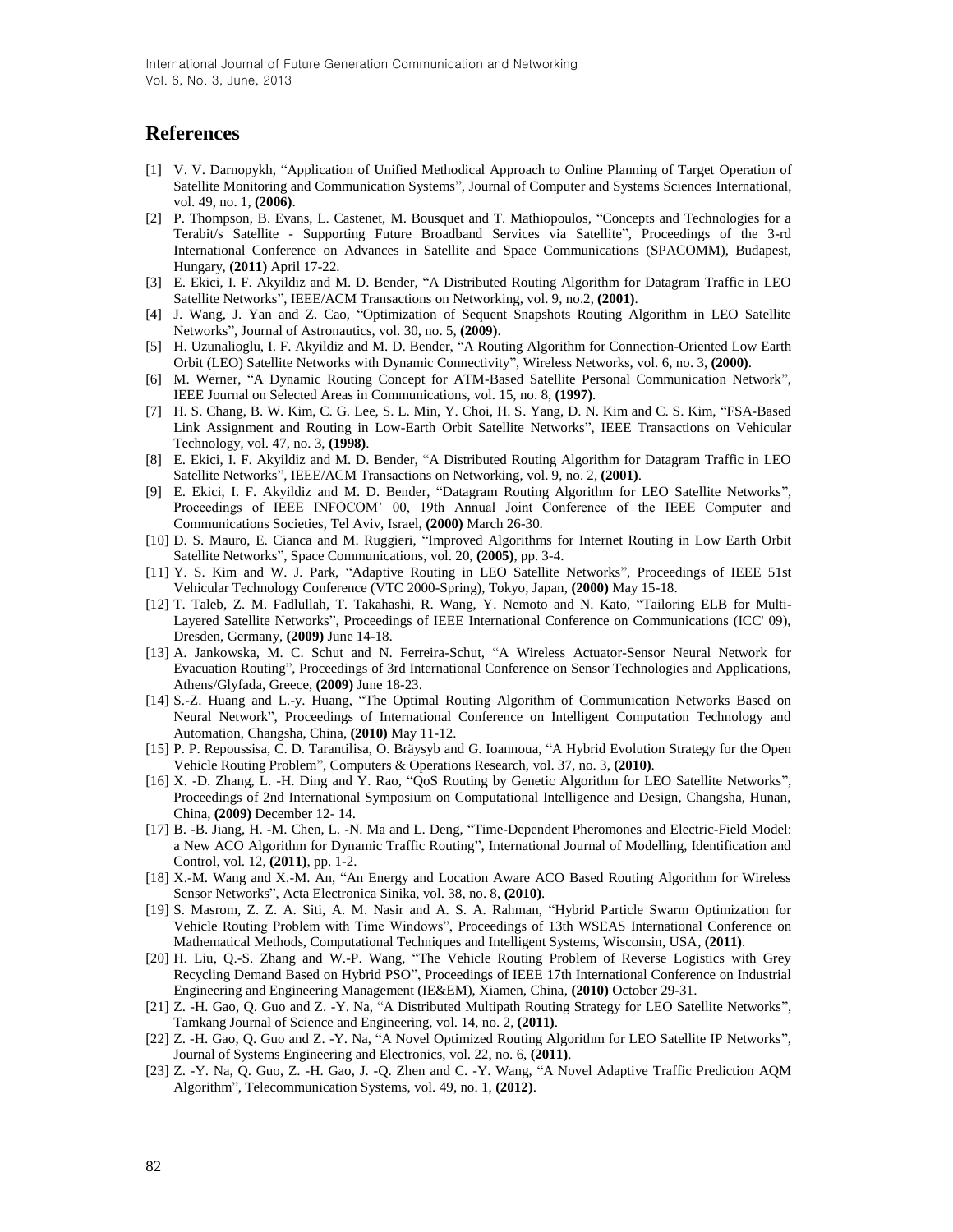- [24] Z. -Y. Na, Z. -H. Gao, Y. Cui, L. -M. Chen and Q. Guo, "QoS Routing Algorithm Applying Multi-Agent System for LEO Satellite Network", International Journal of Future Generation Communication and Networking, 6, in Press, **(2013)**.
- [25] H. -B. Xia, W. -B. Xu and Y. Liu. "New Ant Colony Optimization for Load-Balancing and Routing Mechanism", Application Research of Computers, vol. 26, no. 7, **(2009)**.
- [26] M. Jiang, C. -M. Wu, M. Zhang and D. -M. Hu, "Research on the Comparison of Time Series Models for Network Traffic Prediction", Acta Electronica Sinica, vol. 37, no. 11, **(2009)**.

#### **Authors**



**Zhenyu Na**, was born in 1981, Harbin, P.R.China. He received the B.S. degree in communication engineering, M.S. degree in information and communication engineering from Harbin Institute of Technology (HIT) in 2004 and 2007, respectively. In 2010, he received doctoral degree in information and communication engineering at Communication Research Center of HIT.

Now, he is a lecturer at School of Information Science and Technology of Dalian Maritime University (DLMU) with research interests including satellite communications and networks, wireless networks, MIMO-OFDM communications. Until now, he has published more than 10 papers in international journals and conferences.



**Zihe Gao**, was born in 1983, Yingkou, P.R.China. He received B.S. degree in communication engineering from HIT in 2005, and received M.S. and PH.D. degrees in information and communication engineering at CRC from HIT in 2007 and 2011, respectively.

Now, he is a senior engineer of the Institute of Telecommunication Satellite of China Academy of Space Technology. His main interests cover satellite communication system design, satellite link modeling, intelligent routing and QoS routing algorithm. Up to now, he has published 8 journal papers.



**Yang Cui**, was born in 1982, Harbin, P.R.China. He received the B.S. degree in communication engineering, M.S. degree in information and communication engineering from Harbin Institute of Technology (HIT) in 2005 and 2007, respectively. In 2012, he received doctoral degree in information and communication engineering at Communication Research Center of HIT.

Now, he is an assistant professor at Institute of Science and Industry Technology of HIT. His research interests cover wireless communications and networks, QoS, radio resource management for heterogeneous wireless networks. Until now, he has published more than 10 papers in international journals and conferences.